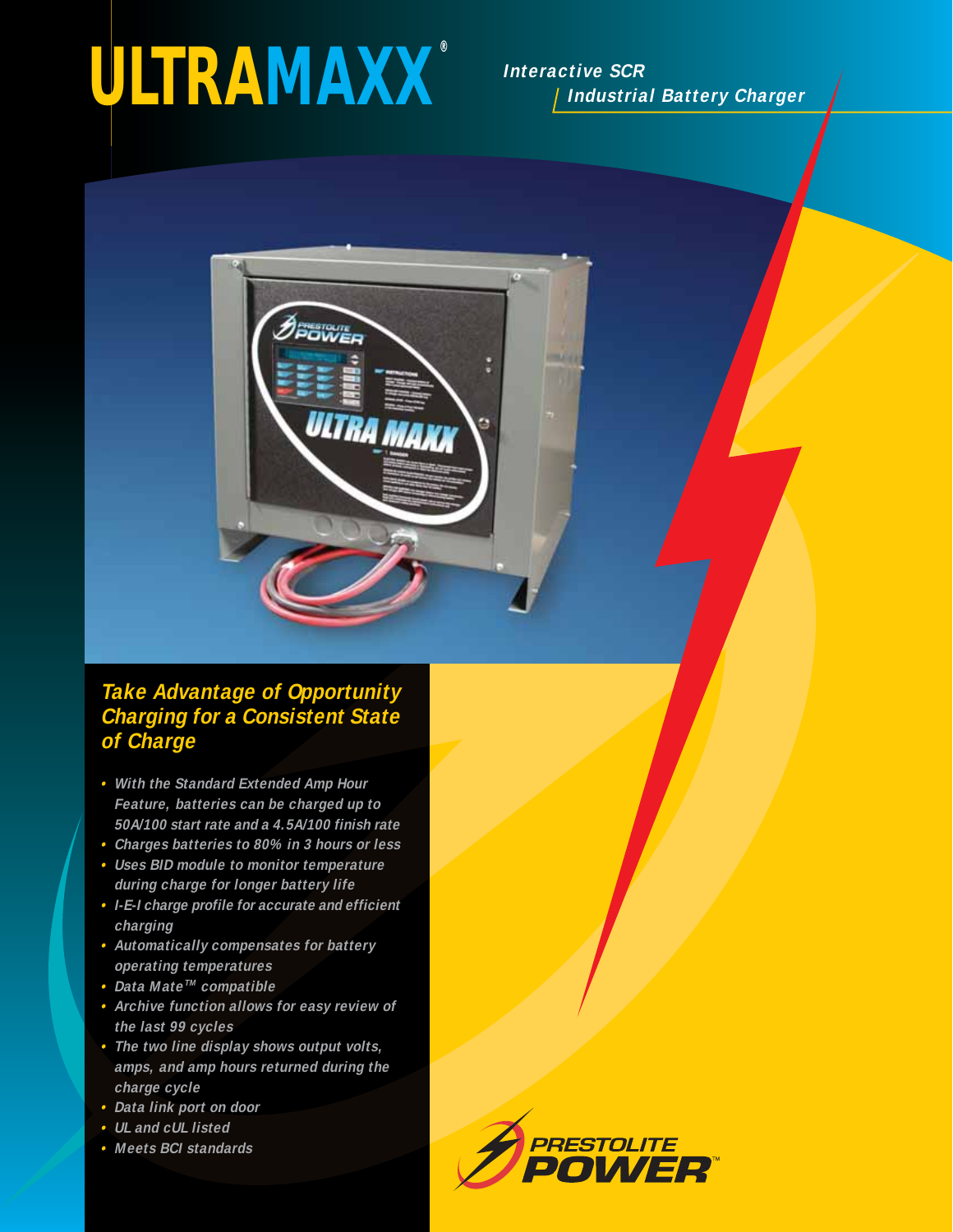#### **The world's most flexible opportunity charger**

You might wonder why you can't just opportunity charge with a conventional charger. For years, battery and charger manufacturers have discouraged opportunity charging and that was because the charger controls weren't in place to monitor and control the charge cycle. Now with more intelligent chargers, it is possible to opportunity charge with minimal effect on battery life.

Prestolite Power's Ultra Maxx charges batteries right in the truck – during breaks and shift changes. The result? Your truck batteries can achieve a consistent state of charge without those unproductive trips to the battery room… and without battery changing.

That's because the Ultra Maxx opportunity charger senses battery voltage and temperature from the BID module to optimize charge parameters. The Ultra Maxx can also charge batteries at conventional and valve regulated rates, maximizing your current battery and charger investment.

#### **All-day power and productivity**

The Ultra Maxx may allow you to reduce battery to truck ratios to one-to-one. That means you can eliminate costly battery handling equipment and extra batteries, and further boost your bottom line.

Charging starts automatically whenever a battery is connected, and stops automatically whenever the battery is disconnected or reaches charge complete. The Ultra Maxx charge parameters are automatically set for optimum charging, all you do is drive up, plug in and start charging. The Ultra Maxx is simple to operate and safe for all batteries.

#### **From the performance family**

The Ultra Maxx is part of the Prestolite Ultra family of chargers, delivering all the features and benefits you've come to expect from this full, flexible line. Everything from the ability to perform in a wide variety of environments to energy-saving features that help you lower utility bills and reduce peak demand.

#### **Opportunity charging**

Opportunity charging is exactly what its name implies: the chance to charge your fleet's batteries at every reasonable opportunity: lunch, break times, shift changes… any time the operator is off the truck five minutes or more.

Designed to fill the void between fast charging and conventional charging, opportunity charging offers you a quick, convenient and cost-effective alternative. Plus, opportunity charging can fit right into your existing infrastructure and requires little or no modification to the battery itself.

With the opportunity charging capabilities of the Ultra Maxx, you need fewer, if any, spare batteries. AC input currents are lower, and battery changing equipment costs can be reduced or even eliminated. All of which reduces your capital expenditures.

#### **The advantages of opportunity charging with the Ultra Maxx**

- 120% rated (20%-100% in 5.25 hours; 20%-80% in 2.5 hours when charging at 25A/100AH)
- Lower charger cost (vs. typical rapid charging)
- Lower battery cost (it uses existing batteries)
	- **~** No ventilation slots
	- **~** No dual DC cable requirements
	- **~** No double intercell connectors
- **~** Uses single (EURO) connector or SB350
- Lower installation costs
- Multi-voltage/AH
- Temperature compensation

#### **More efficient charging**

The concept of opportunity charging is to keep your batteries sufficiently charged for more efficient truck operation throughout the entire workday, by charging the batteries for short periods of time.

Designed for two and some three-shift operations, the Ultra Maxx applies higher charging currents when the battery is deeply discharged. That returns more power to the battery than conventional charging in the same amount of time. The optimum operating range of the battery is 40% to 80% state of charge. And with the Ultra Maxx, your batteries are protected from overcharging or overheating.

#### **Here's how it works:**

- You should "finish charge" once every 24 hours to ensure that the acid is cleared from the plates and that the electrolyte is thoroughly mixed. Your battery will perform better and last longer when a finish charge is part of your daily routine.
- •Typically, you should equalize the batteries once a week for an extended charge time, normally three hours, at a low charge rate. This extended charging cycle keeps the battery cells operating at maximum potential and helps maintain full capacity for the life of the battery.

#### **Temperature compensation**

Temperature remains one of the biggest causes of shortened battery life. And with the elevated output currents of the Ultra Maxx, it's more important than ever to make sure you can carefully monitor battery electrolyte temperature. That's why, with all opportunity charge applications, we require the Prestolite Battery Identification Module (BID). The BID not only monitors battery temperature, it allows the charger to compensate by adjusting the output profile to minimize temperature rise, and suspend the charging process if temperatures reach a critical level.

#### **BID or AH (amp hour) Accumulator BID**

Only batteries that are equipped with a properly programmed Prestolite BID or AH Accumulator BID module will be charged at the higher charge rates of the Ultra Maxx. When a battery that is not set up for opportunity or fast charging is connected to an Ultra Maxx, the charger will default to a standard charge curve, protecting your batteries that are not intended for opportunity charging. This feature also allows you to charge both flooded and sealed batteries at conventional rates with the Ultra Maxx, since the charger determines battery type from the BID.

The AH Accumulator BID continuously samples both charge and discharge current over 100 times each second, capturing and storing every AH of battery throughput, including fast transient truck controller regeneration currents. This AH data and the battery average temperature can be quickly retrieved from the Ultra Maxx front panel display, allowing the user to gauge the remaining battery life and utilization.



**AH Accumulator BID**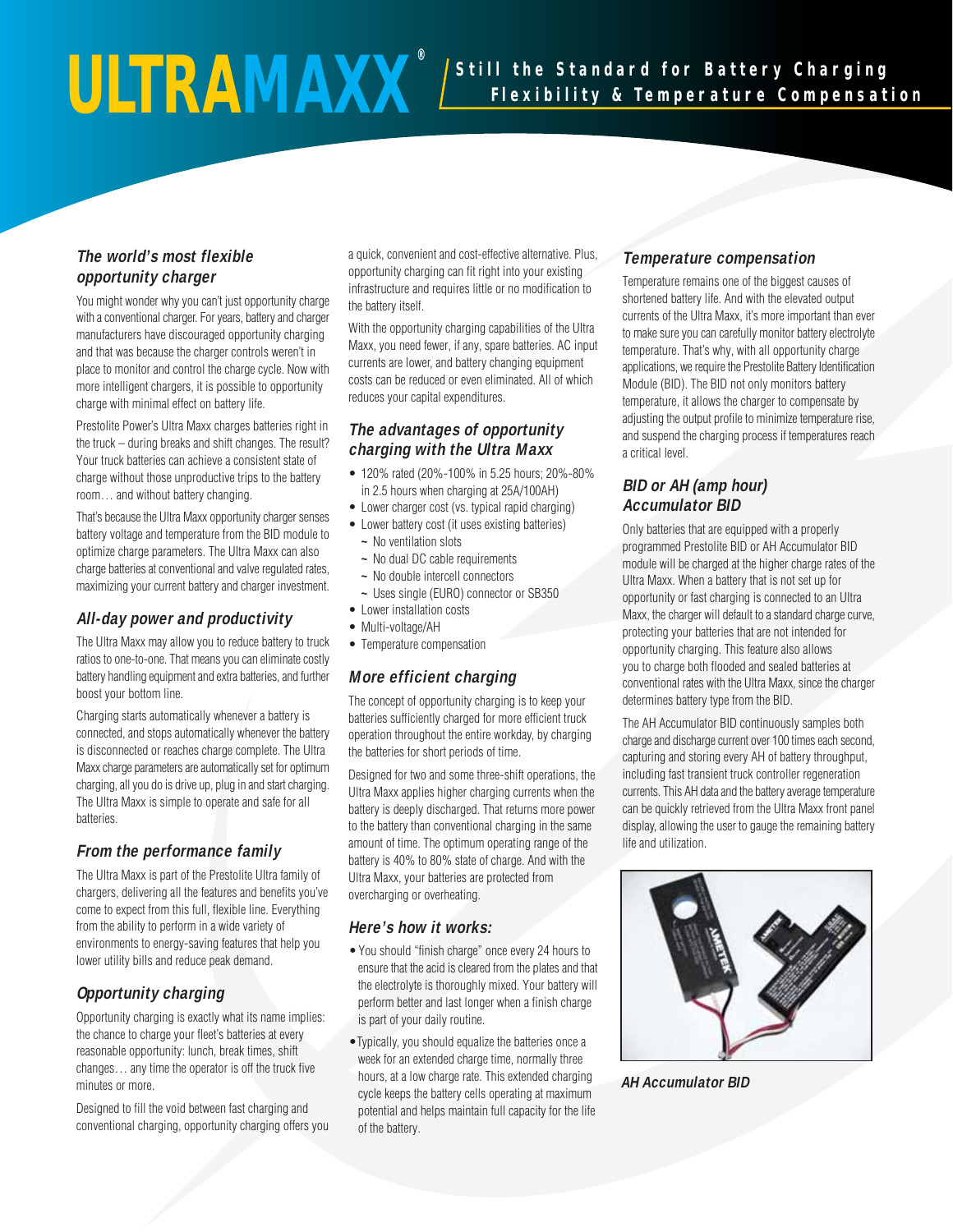

## **Ultra Maxx Models**

| <b>Application</b>               |                        |                      | <b>AC Input Amps</b>              | <b>AC Input Volts</b>            |                                          |                          |
|----------------------------------|------------------------|----------------------|-----------------------------------|----------------------------------|------------------------------------------|--------------------------|
| <b>Maximum AH</b><br><b>Size</b> | <b>Cell Size</b>       | DC output<br>amperes | 3 PHASE 60 Hz<br>208/240/480, 575 | See configuration<br>chart below | <b>Prestolite Model</b><br><b>Number</b> | Approx.<br>Shipping Wgt. |
| 680                              | 6,9,12                 | 171                  | 22/19/10, 8                       | A,B                              | 680T3-12UM                               | 285                      |
| 910<br>680                       | 6,9,12                 | 228<br>171           | 31.4/27.2/13.6. 11.4              | A,B<br>A.B                       | 910T3-12UM<br>680T3-18UM                 | 330<br>310               |
| 785                              | 6,9,12,18<br>6,9,12,18 | 196                  | 31/27/14.11<br>41/36/18, 15       | A,B                              | 785T3-18UM                               | 340                      |
| 910                              | 6,9,12,18              | 228                  | 42/36/18, 15                      | A,B                              | 910T3-18UM                               | 365                      |
| 1045                             | 6,9,12,18              | 263                  | NA/42/21/17                       | R                                | 1045T3-18UMF                             | 380                      |
| 1270                             | 6,9,12,18              | 318                  | NA/NA/29/24                       |                                  | 1270T3-18UMF                             | 395                      |
| 1470                             | 6,9,12,18              | 368                  | NA/NA/30/25                       |                                  | 1470T3-18UMF**                           | 440                      |
| 1600                             | 6,9,12,18              | 400                  | NA/NA/32/26.7                     |                                  | 1600T3-18UMF**                           | 500                      |
| 425                              | 6,9,12,18,24           | 106                  | 27/24/12, 10                      |                                  | 425T3-24UM                               | 275                      |
| 680                              | 6,9,12,18,24           | 171                  | 46/40/20, 17                      | A,B                              | 680T3-24UM                               | 350                      |
| 785                              | 6,9,12,18,24           | 196                  | 48/42/21, 17                      | A,B                              | 785T3-24UM                               | 400                      |
| 910                              | 6,9,12,18,24           | 228                  | NA/NA/27/22                       |                                  | 910T3-24UMF                              | 405                      |
| 1045                             | 6,9,12,18,24           | 263                  | NA/NA/31/26                       |                                  | 1045T3-24UMF                             | 410                      |
| 1270                             | 6,9,12,18,24           | 318                  | NA/NA/34/28                       |                                  | 1270T3-24UMF                             | 480                      |
| 555                              | 12,18,24,36,40         | 139                  | NA/NA/29/24                       | $\sim$                           | 555T3-40UM                               | 445                      |
| 785                              | 12,18,24,36,40         | 196                  | NA/NA/40/34                       |                                  | 785T3-40UMF                              | 475                      |
| 910                              | 12,18,24,36,40         | 228                  | NA/NA/43/36                       |                                  | 910T3-40UMF                              | 510                      |

Models with an "F" suffix come equipped with a fan.

\*\*Arcless Disconnect and dual cables required. Also requires an SBX or Euro Connector.

When placing order, must provide battery profile for charger settings. AC Voltage configurations are: A = 208/240/480 B = 240/480/575 C = 480/575